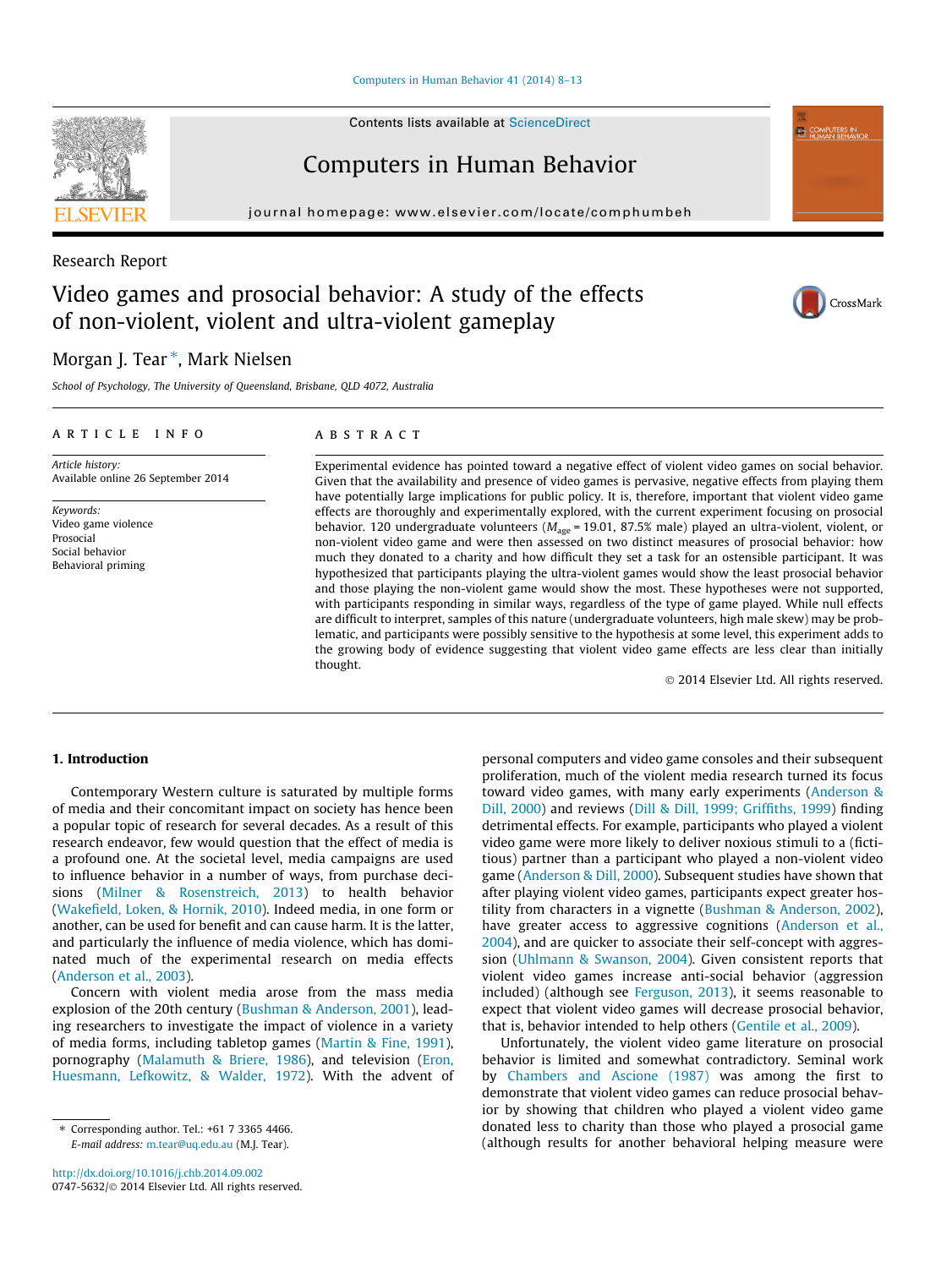not significant and, sadly, not reported). Subsequent experiments found that participants who played a violent game, compared to a non-violent game, were less likely to reward a confederate ([Ballard & Lineberger, 1999](#page-5-0)), and less likely to cooperate ([Sheese](#page-5-0) [& Graziano, 2005\)](#page-5-0). However, an experiment conducted by [Greitemeyer and Osswald \(2010\)](#page-5-0) failed to reveal an expected detrimental effect of violent video games on prosocial behavior (indeed, the strength and direction of this relationship is empirically contested see [Ferguson & Garza, 2011; Valadez & Ferguson,](#page-5-0) [2012\)](#page-5-0). In Greitemeyer and Osswald's experiment, the researcher asked participants to play either a violent, non-violent, or prosocial video game, and then surreptitiously spilled a handful of pens on the ground, before observing whether the participants helped gather the spilt pens. Participants who had played the prosocial video game picked up more pens than those who played a violent or non-violent video game. Importantly, there was no difference in frequency of helping between the violent and non-violent games.

[Tear and Nielsen \(2013\)](#page-5-0) explored potential reasons for this failure to demonstrate that violent games decrease prosocial behavior, compared to non-violent games. Adapting the pen-drop task used by [Greitemeyer and Osswald \(2010\)](#page-5-0), Tear and Nielsen used contemporary and classic games, delayed and immediate test-phases, and short and long exposures in order to create optimal conditions for revealing a decrease in prosocial behavior following violent video game play. In none of their experiments, were Tear and Nielsen able to show that playing violent video games diminished prosocial behavior. While these findings, coupled with those of Greitemeyer and Osswald, suggest playing violent video games does not impact prosocial behavior, they are based on participants' responses to just one task (the pen-drop task). Since the notion that violent video games should decrease prosocial behavior seems intuitive, and persistent [\(Greitemeyer, 2011, p. 252; Greitemeyer &](#page-5-0) [Osswald, 2010, p. 215\)](#page-5-0), we sought to run an experiment using other measures of prosocial behavior and observe whether the expected video game effect would reveal itself.

Here, we used two established measures of prosocial behavior: (1) a charity donation task, used in several other domains, such as behavioral mimicry ([van Baaren, Holland, Kawakami, &](#page-5-0) [Knippenberg, 2004](#page-5-0)), social priming ([Garcia, Weaver, Moskowitz,](#page-5-0) [& Darley, 2002](#page-5-0)), and social preferences ([Levitt & List, 2007](#page-5-0)); and (2) the tangram task, used in past violent video game research ([Gentile et al., 2009; Saleem, Anderson, & Gentile, 2012](#page-5-0)). To militate against any potential findings being attributable to the idiosyncratic influence of one game it is also important that research does not rely on only one exemplar per game category. Moreover, if violent video games impact on prosocial behavior it would be reasonable to expect that stronger effects would be found with more violent games. We thus employed two distinct violent video game conditions: One in which participants played games rated as suitable for and legally saleable only to those aged 15 years and older and more graphic versions of the same games rated as suitable for and legally saleable only to those aged 18 years or older. Assuming an incremental effect of violence, that is the more violent the game the stronger the effect ([Barlett, Harris, & Bruey, 2008; Farrar,](#page-5-0) [Krcmar, & Nowak, 2006](#page-5-0)), it was hypothesized that participants who played the ultra-violent games would donate least to charity, and assign the most difficult tangrams, while those who played a non-violent game would donate most to charity, and assign the least difficult tangrams.

# 2. Materials and methods

# 2.1. Participants

Participants were 120 undergraduate students from a first-year introductory psychology course at a large metropolitan university (87.5% male,  $M_{\text{age}}$  = 19.01,  $SD_{\text{age}}$  = 2.72). Most participants selfreported as Caucasian (67.5%), with a minority reporting Asian (25%) or other (7.5%). In past experiments we found that participants with no video game experience often struggled to grasp basic mechanics essential for playing the games. To overcome this problem we recruited participants who played games at least once a week, which may explain the skew toward male participants. In this context, it is notable that [Gentile et al. \(2014\)](#page-5-0) suggest it remains unclear what role gender has in violent video game effects. This research was given ethical clearance by the university's ethics board (ethics clearance number: 2011000541).

#### 2.2. Video game stimuli

Two games were chosen for each category in order to avoid the possibility of an effect being tied to the idiosyncrasies of one particular game. For the violent games (violent and ultra-violent) we elected to use games from the same franchise in order to evaluate the relative impact of increased violence while keeping other factors (e.g. game mechanics, pace, characterizations) relatively constant. In terms of varying amount of violence, video game classification provides a useful, although imperfect, distinction between levels of violence. To this end, we chose a violent game franchise (e.g. Mortal Kombat) and picked exemplars from that franchise (e.g. Mortal Kombat vs. DC Universe, rated as suitable for those over 15 years, and Mortal Kombat: Komplete Edition, restricted to adults). Descriptions of the games we used follow.

# 2.2.1. Non-violent games (Portal 2 and Modnation Racers)

Portal 2 is a non-violent puzzle game, where players use a gun that shoots entry and exit points of a portal, allowing them to access areas they would not normally be able to. Thus, as is common in violent games, the player uses a gun-shaped tool to interact with the virtual world. Except, instead of firing bullets, the gun in Portal 2 shoots portals. Modnation Racers is a non-violent racing game, where the player competes against several other computer controlled characters in a race around a circuit. Players can earn boosts by performing tricks while racing. They can also interfere with their opponents' race by picking up items (e.g. a green beam that slows their nearest opponent).

# 2.2.2. Violent games (God of War 3, Mortal Kombat vs. DC Universe)

God of War 3 is a violent combat game set in the mythology of ancient Greece, where the player uses a variety of hand-weapons (blades, knives, mauls) to slay large quantities of non-human enemies. Participants played the combat arena mode, which pits him or her against a selected enemy type. Players must utilize a variety of weapons and techniques to slay their enemies and avoid death. Mortal Kombat vs. DC Universe is a fighting game where players select a fighter and engage in a series of one-to-one matches against computer-controlled opponents. Players win these fights by using punches, kicks, and special moves involving projectiles to reduce their opponents' 'life' to nil. Mortal Kombat received much criticism in the early 90s for the inclusion of 'fatalities', hyper-violent finishing moves than often involve the dismemberment of the loser. It is important to note here that the fatalities in Mortal Kombat vs. DC Universe were a minor component of the participants' full experience. That is, fatalities were rarely executed by participants and were only ever experienced when the participant lost a round. Further, the extremity of fatalities in the version of Mortal Kombat we used were significantly reduced (in order to achieve a M 15+ rating).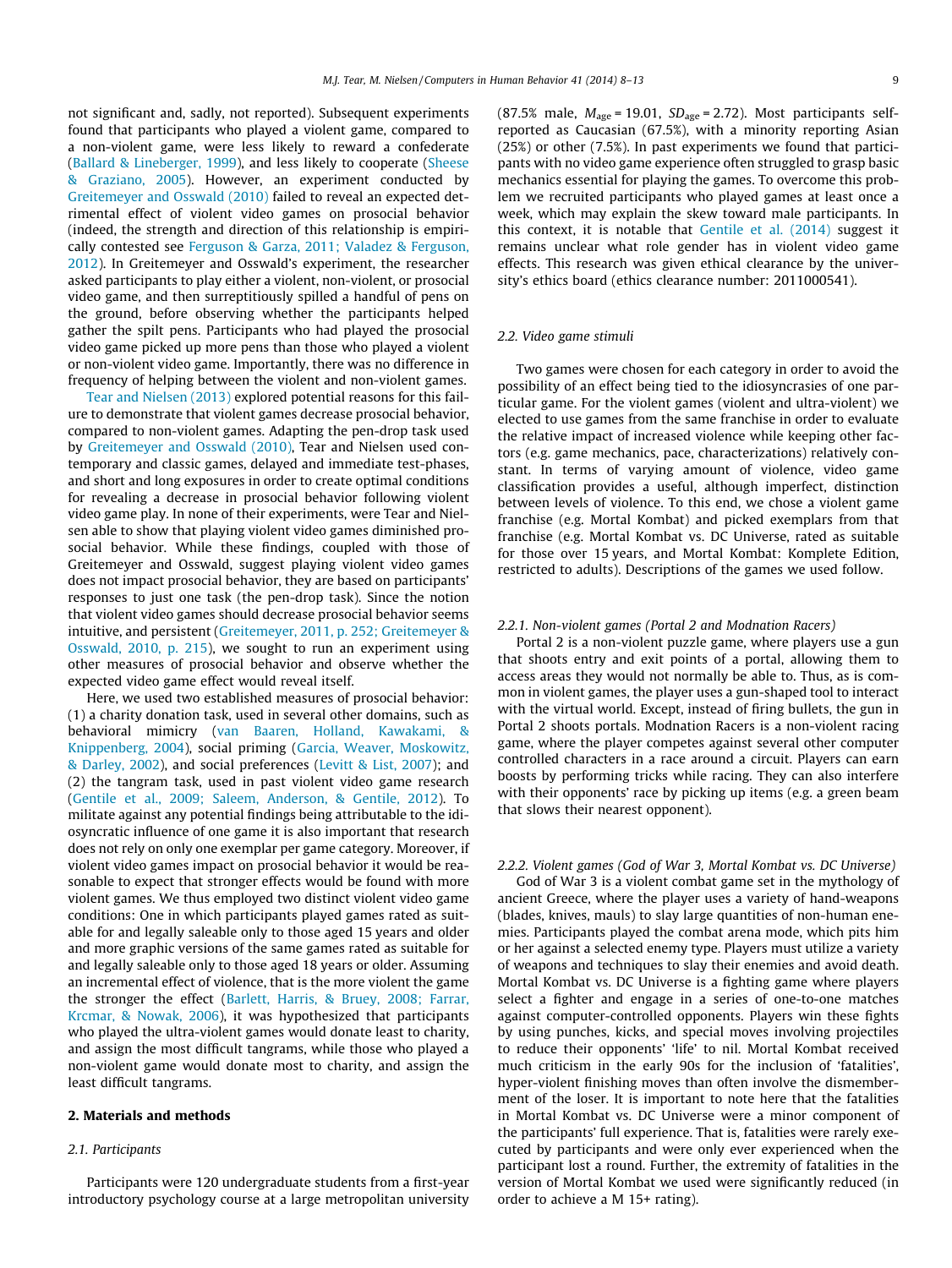# 2.2.3. Ultra-violent games (God of War: Ascension, Mortal Kombat: Komplete Edition)

At the time of writing, God of War: Ascension was the latest version of the God of War franchise. Participants played a game mode where they must kill as many enemies as they could with a variety of weapons and combat techniques. While the differences in gameplay between the two God of War games were minimal, the important difference was the level of violence depicted in each game. Indeed, God of War: Ascension was restricted to adults aged 18 or older, as it was deemed to have ''high impact violence'', compared to the ''moderate impact violence'' of God of War 3. Again, at the time of writing, Mortal Kombat: Komplete Edition was the latest version of the Mortal Kombat franchise. Participants used a variety of techniques to defeat successive computer-controlled characters. This version of Mortal Kombat was advertized as the most violent in the series, with comments like ''characters, environments and fatalities have never been presented with as much gory detail as in this next generation Mortal Kombat''. Consequently, Mortal Kombat: Komplete Edition was also restricted to adults aged 18 or older, as it was deemed to have ''high impact violence, blood and gore'', compared to the ''moderate impact violence'' of Mortal Kombat vs. DC Universe.

# 2.3. Questionnaire measures

Because video game stimuli may vary considerably on a number of factors (e.g. game mechanics, pace, competitiveness), it is important to evaluate participants' impressions of important experiential factors. For each video game the participant played, we thus collected self-report measures of frustration, arousal, and interest. Example items included ''the game was too hard'' (frustration), ''the game got my heart racing'' (arousal), ''the game kept my attention'' (interest). Participants responded to the 12-item questionnaire (four items per measure) via Likert scale (1: strongly disagree, to 9: strongly agree). The participants also recorded their video game habits by listing their three most played games, whether those games were violent or not, and the category their most played games belonged to (e.g. fighting, sports, etc.). A secondary aim of the video game questionnaires was to uphold our cover story for playing the video games, as discussed in the procedure section below. We also included a single item manipulation check to assess how violent participants perceived the games they played, measured via the above Likert scale: ''I felt violent while playing the game''.

At the end of each session participants were debriefed and probed for suspicion via a four question funneled debrief interview. Questions included: (1) what did you think the purpose of the session was; (2) have you ever completed tasks like these before; (3) was there anything strange about the experiment, or anything that did not seem quite right; and (4) do you think the way you responded to any of the tasks was affected by how you responded on an earlier task. A composite score was created by summing the number of questions the participants indicated suspicion.

# 2.4. Behavioral measures

#### 2.4.1. Tangram task

The tangram task is a measure of prosocial behavior in absence of personal cost. Tangrams are puzzles that are completed by using small shapes (e.g. squares, diamonds, triangles) to form larger, and more complex, patterns. Participants completed the tangram task under the guise that they were selecting tangram stimuli for another participant. Experimenters told the participants that an ostensible other participant would have to complete a series of tangrams under time pressure, winning a cash prize if they could complete the selected tangrams. The current participant was further told that the experimenters could not ethically select the tangrams because they varied in difficulty, meaning the cash prize created a conflict of interest. The experimenter then showed the participant the tangrams on a piece of paper, which were categorized by easy, medium, or hard difficulty (10 tangrams per difficulty category), and then asked the current participant to set the difficulty of the task by selecting 11 tangrams. Participants were reminded that the other participant would win a cash prize if they completed the selected tangrams under time pressure. Because the current participant loses nothing and ostensible future participants have everything to gain, this task provides a measure of prosocial behavior without personal cost. Therefore, the tangram task can be used to measure both helping and hurting behavior: helping behavior operationalized as the number of easy tangrams assigned, and hurting behavior as the number of difficult tangrams assigned ([Gentile et al., 2009\)](#page-5-0).

# 2.4.2. Charity donation

We recorded participants' donations to a real charity as a measure of prosocial behavior that has a personal cost. Participants were paid \$5 in \$1 coins at the apparent end of the experimental session, before having their attention directed toward a donation box and a pile of questionnaires. The experimenter explained that the lab works closely with a charity at a local children's hospital (Children's Health Foundation) and that the charity often asks if the lab can help with some data collection. Participants were asked if they would volunteer their time to fill out a short questionnaire (4 items about public awareness of the charity, e.g. ''I have heard of the Children's Health Foundation'', ''I know people who donate to the Children's Health Foundation''). If the participant was willing (none were not), then the experimenter directed the participant's attention toward two metal boxes with the Children's Health Foundation logo, explaining that the participant should fold up their questionnaire upon completion and put into the box marked 'questionnaires'. The other box was marked 'donations' and the experimenter said that if the participant wanted to, they could make a contribution to the Children's Health Foundation by depositing money into that box. After full explanation, the experimenter immediately said that he would leave the room to give the participant privacy and to ensure anonymity. Prosocial behavior measured via the donation task was operationalized as the number of \$1 coins the participant placed into the donations box.

# 2.5. Procedure and design

Participants were informed that they were to take part in two pilot studies. The first, evaluations of different video games to assess their suitability as stimuli for future experiments, and the second, a stimuli selection task, where participants decide what stimuli future participants were exposed to (the tangrams). In reality, these two tasks were separate components of the same experiment; the first task comprising the video game measures, the second task comprising the tangram task, with the charity donation collected afterwards. Participants were randomly allocated to one of the three video game conditions where they played two exemplars of that category (i.e. two non-violent games, two violent games, or two ultra-violent games) in separate 15 min blocks. It was explained to participants that they would play one game for 15 min, record their reactions and experience via questionnaires (which served to uphold the cover story), then play the other game for 15 min and complete a second set of questionnaires. Participants were then told that their final task would be the stimuli selection task, thereby completing the experimental session.

In actual fact, the order that participants experienced the tasks was never as described. A recent review has suggested the timing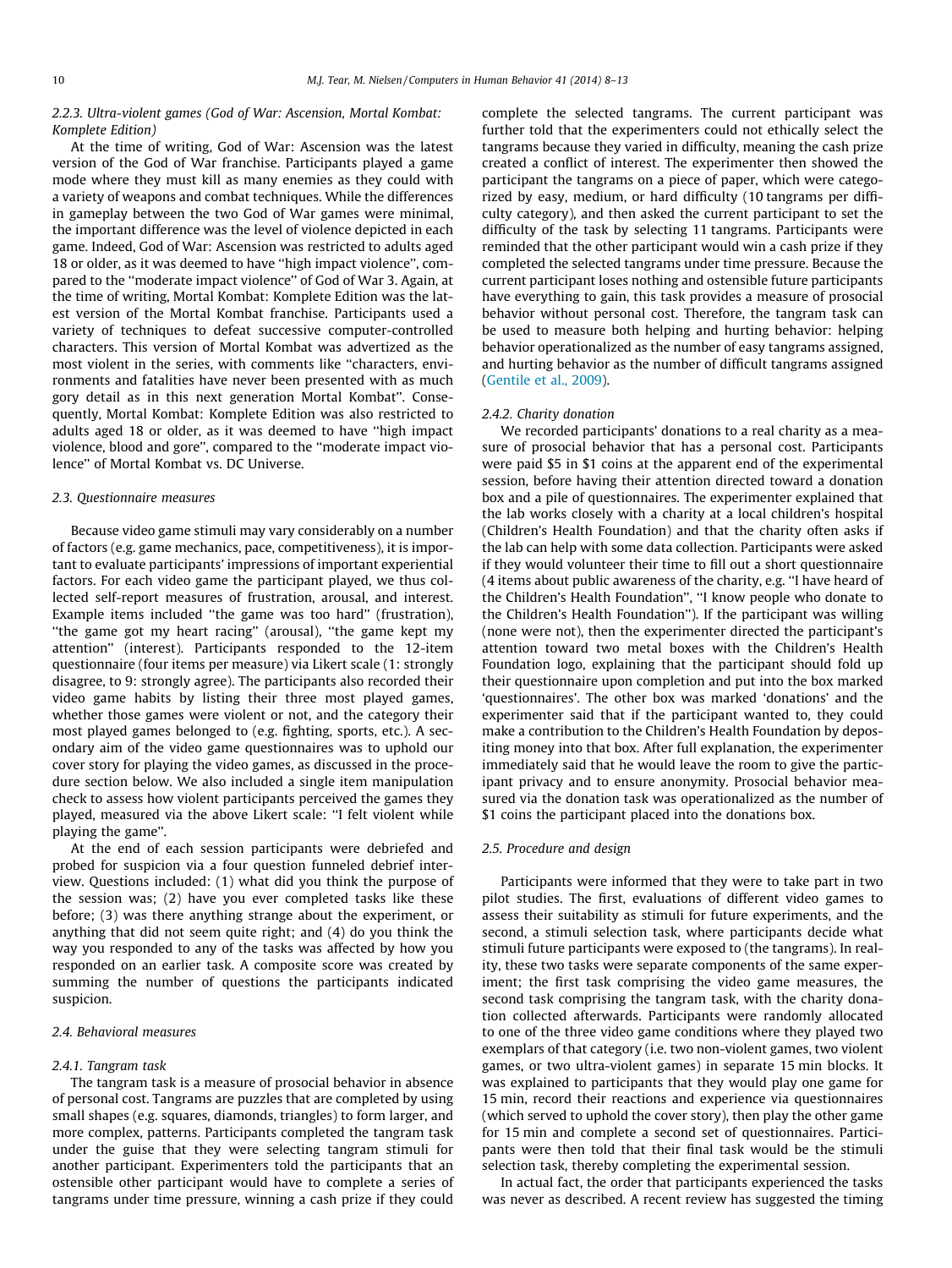<span id="page-3-0"></span>of behavioral measurements in violent video game effects research is important [\(Engelhardt & Bartholow, 2013](#page-5-0)). We were, therefore, conscious of minimizing the time between playing a video game and our behavioral measurements (the tangram task and charity donation), while still maintaining a brief delay. This was achieved in the first case by pretending to have left the video game questionnaires in another lab, and having the participant complete the tangram task ahead of schedule, while the experimenter retrieved the missing questionnaires. The video game questionnaires were completed once the experimenter returned. After the second block, the participant completed a shortened version of the video game questionnaires (minus the video game habits questions) to keep the time between the video game and the charity donation to a minimum. Once the second set of video game questionnaires were completed, the participant was given \$5, thanked for participating in the experiment then had their attention directed toward the charity questionnaires and donation box. The experimenter left the room so that participants did not feel pressured to make a donation. Before participants left, they were probed for suspicion and debriefed.

#### 3. Results

#### 3.1. Differences between games within a category

First, we conducted t-tests on the self-report experience measures to determine how the games within categories differed from each other. In the non-violent game condition, the games did not differ on measures of frustration,  $t(39) = .22$ ,  $p = .826$ ,  $D = 0.04$ , arousal,  $t(39) = 1.35$ ,  $p = .187$ ,  $D = 0.23$ , or interest,  $t(39) = .73$ ,  $p = .471$ ,  $D = 0.04$ . In the violent game condition, the games did not differ on measures of arousal,  $t(39) = .18$ ,  $p = .856$ ,  $D = 0.03$ , or interest,  $t(39) = .23$ ,  $p = .817$ ,  $D = 0.13$ . However, God of War 3 was rated as less frustrating ( $M = 2.74$ ,  $SD = 1.05$ ) than Mortal Kombat vs. DC Universe ( $M = 4.32$ ,  $SD = 1.72$ ),  $t(39) = 5.23$ ,  $p < .001$ ,  $D = 0.86$ . In the ultra-violent game condition, the games did not differ on measures of frustration,  $t(39) = 1.33$ ,  $p = .192$ ,  $D = 0.21$ , arousal,  $t(39) = 1.27$ ,  $p = 0.211$ ,  $D = 0.20$ , or interest,  $t(39) = 0.79$ ,  $p = 0.436$ ,  $D = 0.13$ . Given these minimal differences all subsequent analysis was conducted with the two games used within each condition combined.

# 3.2. Manipulation checks

We next conducted manipulation checks to check that the violent games were perceived as more violent than the non-violent games. Indeed, the omnibus test was significant,  $F(1,117) = 40.03$ ,  $p < .001$ , violent games ( $M = 4.35$ ,  $SD = 2.18$ ) and ultra-violent games ( $M = 4.81$ ,  $SD = 1.89$ ) were perceived as more violent than non-violent games ( $M = 1.55$ ,  $SD = 0.99$ ),  $ps < .001$ ,  $Ds > 1.76$ .

We conducted a series of one-way ANOVAs to evaluate whether the categories of games (non-violent, violent, ultra-violent) were experienced differently, beyond violent content. Omnibus tests revealed differences between conditions on frustration,  $F(2,117) = 3.71$ ,  $p = .028$ , and arousal  $F(2,117) = 5.75$ ,  $p = .004$ , but not interest,  $F(2,117) = 1.36$ ,  $p = .175$ . Tukey follow-up tests revealed the difference in frustration was between the violent  $(M = 3.53, SD = 1.06)$  and ultra-violent games  $(M = 4.13,$  $SD = 1.04$ ),  $p = .043$ ,  $D = 0.57$ . For the arousal measure, the non-violent games were significantly less arousing  $(M = 4.50, SD = 0.97)$ than the violent  $(M = 5.09, SD = 0.97)$  and ultra-violent games  $(M = 5.16, SD = 0.92), ps < .018, Ds > 0.61.$ 

# 3.3. Behavioral measures

To evaluate whether there was an effect of video game category on observed behavior, we ran one-way ANOVAs on our behavioral measures (charity donation, helping and hurting measures via tangram task). Means and standard deviations are summarized in Table 1.

#### 3.3.1. Tangram task

The tangram task was used to measure both helping and hurting behavior: (1) helping was measured by counting the number of easy tangrams participants assigned to an ostensible other participant; and (2) hurting was measured by counting the number of difficult tangrams assigned. We first analyzed the helping behavior DV and found no difference between game categories,  $F(2,117) = .19$ ,  $p = .830$ ,  $\omega^2 = .014$ . That is, it did not matter whether participants played a non-violent  $(M = 3.20, SD = 1.92)$ , violent ( $M = 3.20$ ,  $SD = 1.34$ ), or ultra-violent ( $M = 3.02$ ,  $SD = 1.03$ ) game, participants assigned an equal number of easy tangrams to an ostensible other participant. While the primary focus of our experiment was the effect of violent games on prosocial behavior, the tangram task allows us to also examine hurting behavior. Given that violent games have previously been associated with antisocial behavior, we also analyzed the hurting behavior data. Again, we found no effect of our video game condition on hurting behavior,  $F(2,117) = .01$ ,  $p = .987$ ,  $\omega^2 = .017$ . Participants assigned equal numbers of difficult tangrams across the non-violent ( $M = 3.35$ ,  $SD = 1.97$ ), non-violent ( $M = 3.30$ ,  $SD = 1.52$ ), and ultra-violent  $(M = 3.35, SD = 1.21)$  conditions.

#### 3.3.2. Charity donation

We conducted a further ANOVA on the charity donation measure to see whether the type of game that participants played influenced donation tendencies. Omnibus tests revealed no differences between conditions on charity donation,  $F(2,117) = 2.54$ ,  $p = .083$ ,  $\omega^2 = .025$ , that is, participants donated equal amounts across the non-violent  $(M = 2.00, SD = 1.94)$ , violent  $(M = 2.33,$  $SD = 2.03$ ), and ultra-violent ( $M = 3.00$ ,  $SD = 2.10$ ) conditions.

# 3.4. Suspicion measures

We created a summary suspicion score by recoding participant responses to the four debrief questions. Participants were coded as suspicious if they indicated suspicion on any of the debrief questions. We then conducted an ANOVA to determine if this suspicion varied between video game conditions, revealing no difference in suspicion between conditions,  $F(2,117) = .60$ ,  $p = .553$   $\omega^2 = .007$ . Because the afore-reported pattern of results remained after excluding suspicious participants (non-violent: 3; violent: 4; ultra-violent: 6), we elected to report the total sample.

#### 3.5. Learning effects

Because participants played two exemplar games within a category (the first game at the beginning of the session and the second toward the middle), it's possible that participants became more sensitive to the experiment's hypotheses after playing the second game. Indeed, we did find that participants in the violent and ultra-violent conditions rated the second game as more violent (violent:  $t(39) = 3.29$ ,  $p = .002$ ,  $D = 0.52$ ; ultraviolent:  $t(39) = 4.28$ ,  $p < .001$ ,  $D = 0.68$ ), despite the presentation order of the games being counter-balanced. While participants in the violent and

| Table 1                                      |  |  |  |
|----------------------------------------------|--|--|--|
| Means and standard deviations for focal DVs. |  |  |  |

| DV               | Non-violent | Violent    | Ultraviolent |
|------------------|-------------|------------|--------------|
| Helping behavior | 3.20(1.92)  | 3.20(1.34) | 3.02(1.03)   |
| Hurting behavior | 3.35(1.97)  | 3.30(1.52) | 3.35(1.21)   |
| Charity donation | 2.00(1.94)  | 2.33(2.03) | 3.00(2.10)   |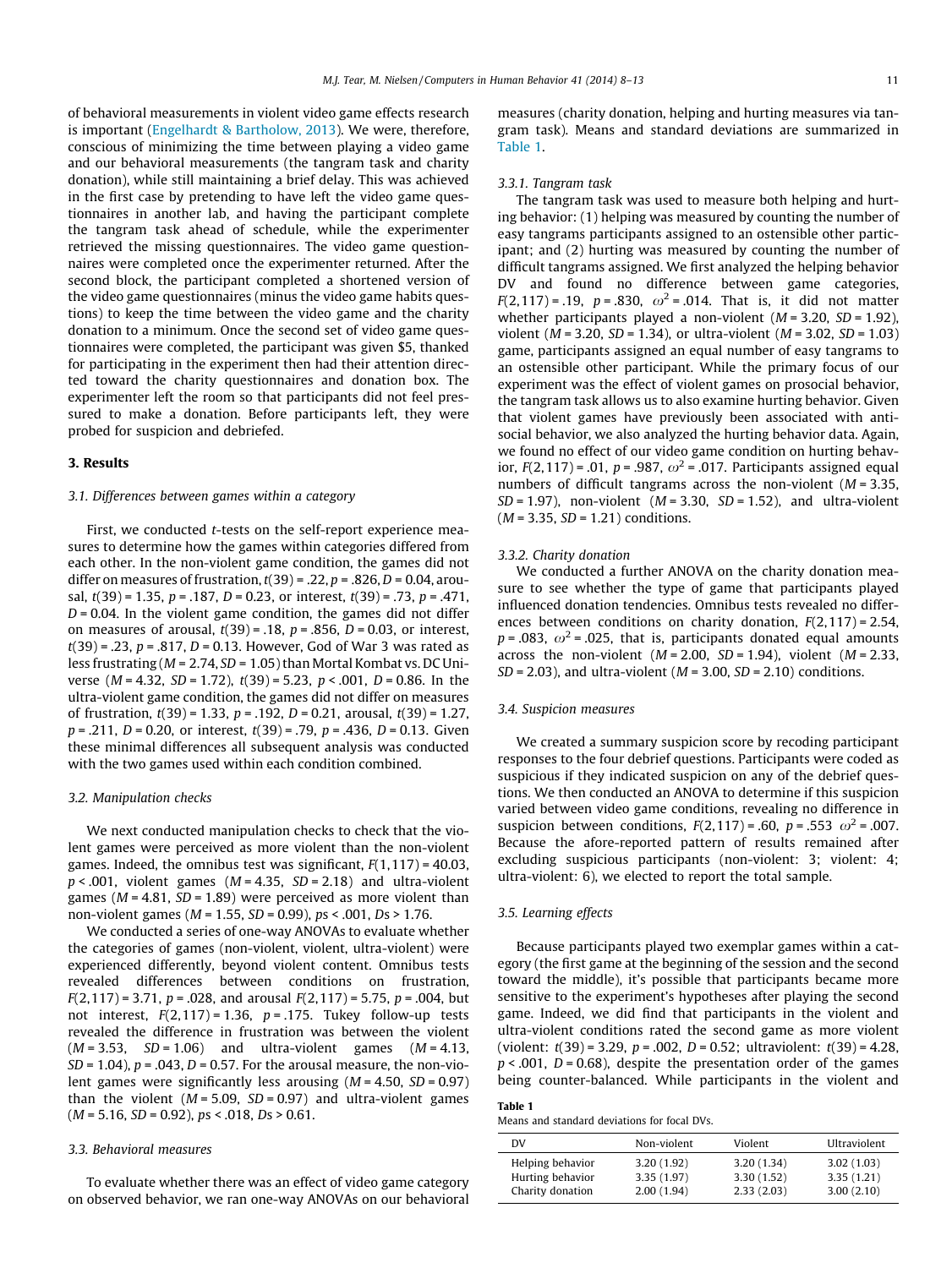<span id="page-4-0"></span>ultra-violent conditions reported a greater sensitivity to the violent content, they were no more suspicious of the experiment's true hypothesis than participants in the other conditions (see Section [3.4](#page-3-0)).

# 4. Discussion

A growing literature has reported on the negative effects on behavior of playing violent video games ([Anderson et al., 2010\)](#page-5-0). This literature has been met with increasingly concerted efforts at delineating the flaws in this research (Adachi & Willoughby, 2011), with calls for replication and the dissemination of null result findings ([Australian Government, Attorney General's](#page-5-0) [Department, 2010\)](#page-5-0), the absence of which risks presenting a skewed view of the real effect [\(Ferguson, 2013](#page-5-0)). Regardless of the merits of the perspectives proposed by both sides of this debate, it stands to reason that if playing violent video games leads to increases in antisocial behavior it should similarly lead to decreases in prosocial behavior. The current experiment adds weight to the argument that it does not.

Previous research failed to find a negative effect of playing violent video games on prosocial behavior. [Greitemeyer and Osswald](#page-5-0) [\(2010\)](#page-5-0) reported that playing an arcade-style violent video game did not diminish prosocial behavior as measured using the classic pen drop task. Extending this to modern, graphic games, and expanding exposure time similarly failed to find any impact ([Tear & Nielsen, 2013\)](#page-5-0). In the current study we sought an effect using two new measures of prosocial behavior and games so extreme in their violence that it is illegal to sell them to minors. Yet we too failed. Those playing an ultra-violent video game were as likely to set an easy tangram task for an ostensible future participant as those playing a non-violent game. They also donated similar amounts of money to charity.

It is standard practice to criticize null result studies for lacking sufficient power. However, the effects of the video games for the two tangram measures were so small that we would have required 3005 and 44 000 participants to detect the effect for the helping and hurting measures, respectively. Moreover, to the extent that any effect might be found, the only discernible trend was for participants who played the ultra-violent games to donate more to charity. There are many explanations for why this may happen, such as moral cleansing [\(Bastian, Jetten, & Fasoli, 2011\)](#page-5-0) or as a response to perceived demand characteristics [\(Bender,](#page-5-0) [Rothmund, & Gollwitzer, 2013\)](#page-5-0). Regardless of the reasons, testing sufficient numbers of participants to get this trend to significance would still render as unfounded because the hypothesized direction was that playing violent video games would decrease prosocial proclivities, not increase.

It is notable that each of the studies failing to find an effect of playing violent video games on prosocial behavior has been conducted with adults [\(Greitemeyer & Osswald, 2010; Tear &](#page-5-0) [Nielsen, 2013\)](#page-5-0). It is possible that by the onset of early adulthood the factors contributing to prosocial inclinations have been wellestablished and are not easily shifted by playing a video game for half an hour. Indeed, [Griffiths \(1999\)](#page-5-0) found that young children are more aggressive after a violent game than young adults. Furthermore, given the proliferation of video games within contemporary culture, older participants have likely had more opportunity to habituate to video games. Experimental research is now needed to explore the issues raised here in younger populations, where prosocial inclinations are more flexible and where habituation to video games has not yet been established. Our sample was also disproportionately male. Indeed, only 12.5% of our sample was female. Given purported gender differences in aggression ([Archer,](#page-5-0) [2004; Bettencourt & Miller, 1996](#page-5-0)) and prejudice ([Ekehammar,](#page-5-0) [Akrami, & Araya, 2003\)](#page-5-0), it seems likely that a gender difference might exist for prosocial tendancies, although it is unclear what this difference might look like. Interestingly, past research has been able to reveal violent video game effects on prosocial behavior with similar gender imbalances. The experiment conducted by [Sheese and Graziano \(2005\)](#page-5-0) found, with an identical gender skew (87.5% male), that participants who played a violent game were more likely to exploit their partners than cooperate with them. A further concern with our sample is its cultural heterogeneity. Attitudes toward acting prosocially could conceivably differ between cultures.

It remains possible that participants suspected the hypothesis, despite reporting no suspicion, and that the marginally significant trend for ultra-violent video games to lead to more donations was driven by their suspicions or sensitivity to the hypothesis. Indeed, participants who identify strongly as gamers often modify their responses to transparent dependent variables in order to manage representations of gamers in the literature [\(Bender et al., 2013\)](#page-5-0). Any future work using this methodology should counter-balance the order of the prosocial dependent variables to address possible learning effects.

There is now growing reason to suspect that playing violent video games does not impact prosocial behavior in a normal population. However, it should be acknowledged that the effects explored, both here and in previous studies, are short-term and do not account for the possible effect of sustained playing. It remains to be established whether or not playing for long hours over an extended period of time will have detrimental effects. Recent research has concluded that long term effects of video games, as superordinate category, on behavior are minimal ([Parkes, Sweeting, Wight, & Henderson, 2013\)](#page-5-0). It then seems reasonable to expect that violent video games would similarly show no effect, given that 89% of video games contain violence ([Glaubke, Miller, Parker, & Espejo, 2001](#page-5-0)).

However, it is worth considering that the debate about violent video games has been focused on showing that violent games have negative effects on behavior, usually in simple exposure paradigms (participants play a game then respond to a dependent measure). We believe that mere exposure is not a sufficient framework for discussing violent video game effects. Indeed, if that were true, then our experiment should have shown conditional effects on prosocial behavior. Furthermore, research in the field is increasingly considering mechanisms beyond mere exposure to violence, and toward pinning down the exact mechanisms by which video games may influence behavior. For example, violent games are both more competitive (Adachi & Willoughby, 2011) and potentially more difficult ([Przybylski, Deci, Rigby, & Ryan, 2014](#page-5-0)) than non-violent games, and it may be these features that drive previous demonstrations of violent video game effects rather than the violent content per se. The results of the experiment we report here challenge the belief that these exposure effects exist at all.

# References

- Adachi, P. J. C., & Willoughby, T. (2011). The effect of violent video games on aggression: Is it more than just the violence? Aggression and Violent Behavior, 16(1), 55–62. [http://dx.doi.org/10.1016/j.avb.2010.12.002.](http://dx.doi.org/10.1016/j.avb.2010.12.002)
- Anderson, C. A., Berkowitz, L., Donnerstein, E., Huesmann, L. R., Johnson, J. D., Linz, D., et al. (2003). The influence of media violence on youth. Psychological Science in the Public Interest, 4(3), 81–110. [http://dx.doi.org/10.1111/j.1529-](http://dx.doi.org/10.1111/j.1529-1006.2003.pspi_1433.x) [1006.2003.pspi\\_1433.x](http://dx.doi.org/10.1111/j.1529-1006.2003.pspi_1433.x).
- Anderson, C. A., Carnagey, N. L., Flanagan, M., Benjamin, A. J., Eubanks, J., & Valentine, J. C. (2004). Violent video games: Specific effects of violent content on aggressive thoughts and behavior. Advances in Experimental Social Psychology, 36, 199–249. [http://dx.doi.org/10.1016/S0065-2601\(04\)36004-1.](http://dx.doi.org/10.1016/S0065-2601(04)36004-1)
- Anderson, C. A., & Dill, K. E. (2000). Video games and aggressive thoughts, feelings, and behavior in the laboratory and in life. Journal of Personality and Social Psychology, 78(4), 772–790. <http://dx.doi.org/10.1037/0022-3514.78.4.772>.